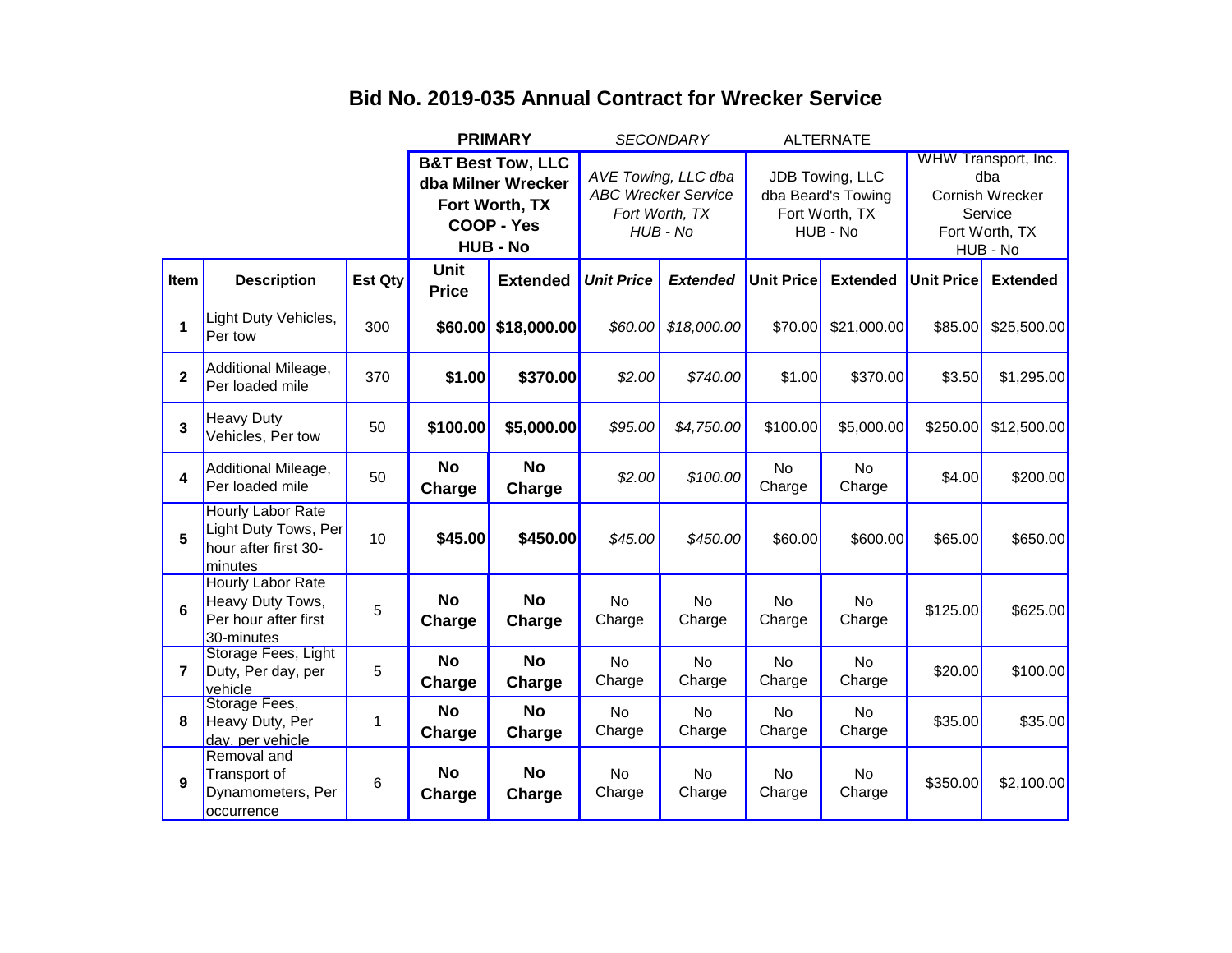|      |                                                                                                                                                                                                                       | <b>PRIMARY</b>                                                                                        |                             | <b>SECONDARY</b>                                                                |                     | <b>ALTERNATE</b>                                                    |                     |                                                                                        |                   |                 |
|------|-----------------------------------------------------------------------------------------------------------------------------------------------------------------------------------------------------------------------|-------------------------------------------------------------------------------------------------------|-----------------------------|---------------------------------------------------------------------------------|---------------------|---------------------------------------------------------------------|---------------------|----------------------------------------------------------------------------------------|-------------------|-----------------|
|      |                                                                                                                                                                                                                       | <b>B&amp;T Best Tow, LLC</b><br>dba Milner Wrecker<br>Fort Worth, TX<br>COOP - Yes<br><b>HUB - No</b> |                             | AVE Towing, LLC dba<br><b>ABC Wrecker Service</b><br>Fort Worth, TX<br>HUB - No |                     | JDB Towing, LLC<br>dba Beard's Towing<br>Fort Worth, TX<br>HUB - No |                     | WHW Transport, Inc.<br>dba<br>Cornish Wrecker<br>Service<br>Fort Worth, TX<br>HUB - No |                   |                 |
| Item | <b>Description</b>                                                                                                                                                                                                    | <b>Est Qty</b>                                                                                        | <b>Unit</b><br><b>Price</b> | <b>Extended</b>                                                                 | <b>Unit Price</b>   | <b>Extended</b>                                                     | <b>Unit Price</b>   | <b>Extended</b>                                                                        | <b>Unit Price</b> | <b>Extended</b> |
| 10   | Flat Service, Per<br>occurrence                                                                                                                                                                                       | 20                                                                                                    | <b>No</b><br>Charge         | <b>No</b><br>Charge                                                             | <b>No</b><br>Charge | <b>No</b><br>Charge                                                 | <b>No</b><br>Charge | No<br>Charge                                                                           | \$85.00           | \$1,700.00      |
| 11   | One Way Transport<br>of Tarrant County<br>vehicles from<br><b>Tarrant County</b><br>Central Garage to<br>Delivery Location 1,<br>Windy Ryon Roping<br>Arena, Per 1-way                                                | 60                                                                                                    | \$30.00                     | \$1,800.00                                                                      | \$30.00             | \$1,800.00                                                          | \$35.00             | \$2,100.00                                                                             | \$75.00           | \$4,500.00      |
| 12   | One Way Transport<br>of Tarrant County<br>vehicles from<br><b>Tarrant County</b><br>Central Garage to<br>Delivery Location 2,<br>Pursuit Safety or<br>return to Tarrant<br><b>County Central</b><br>Garage, Per 1-way | 20                                                                                                    | \$30.00                     | \$600.00                                                                        | \$75.00             | \$1,500.00                                                          | \$80.00             | \$1,600.00                                                                             | \$85.00           | \$1,700.00      |
|      | <b>TOTAL BID</b>                                                                                                                                                                                                      |                                                                                                       | \$26,220.00                 |                                                                                 | \$27,340.00         |                                                                     | \$30,670.00         |                                                                                        | \$50,905.00       |                 |

No Bid: Thomas Wrecker Services, LLC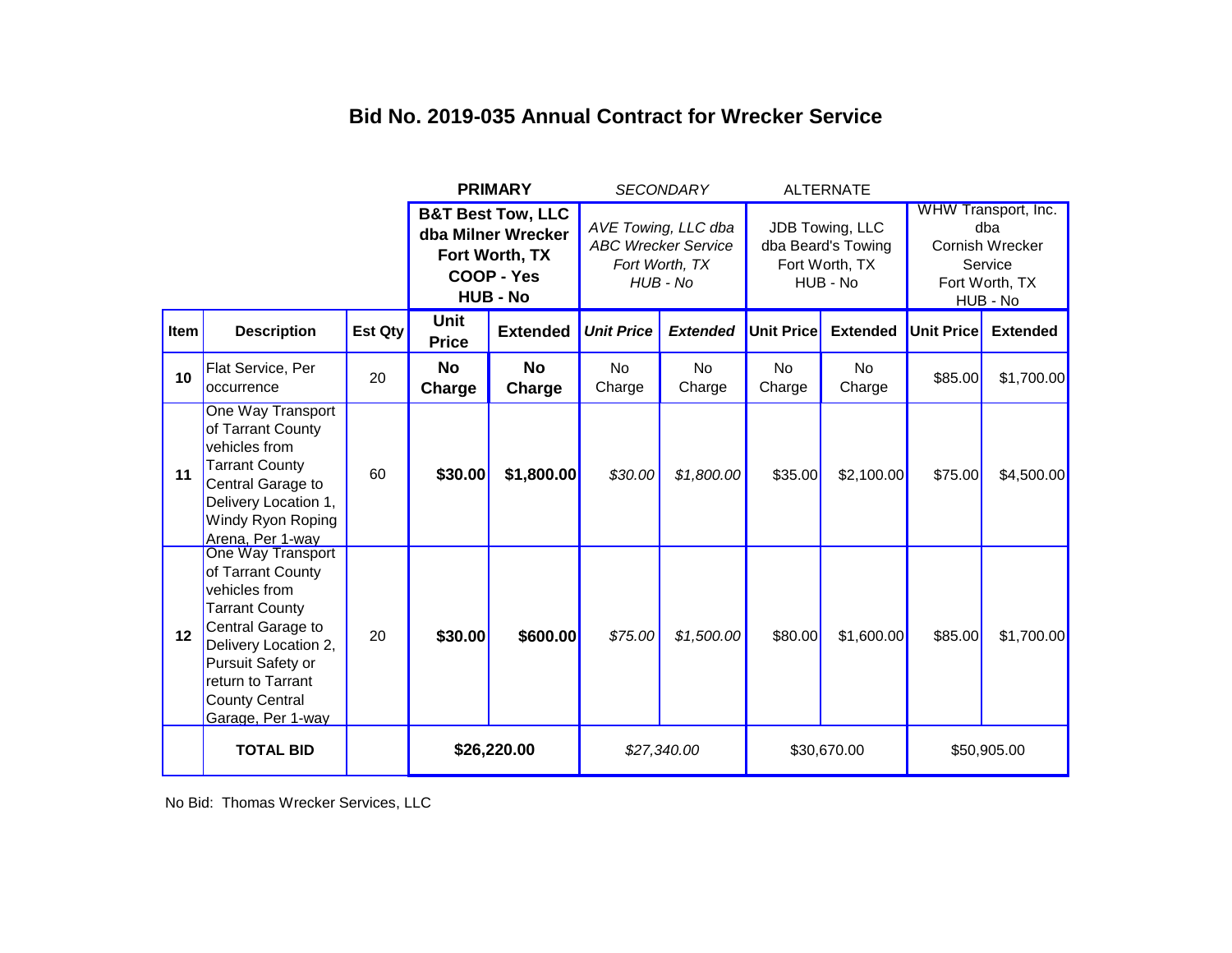|                |                                                                          |                |                     | <b>Hight Marine Products,</b><br>Inc. dba Edd's Towing<br>Keller, TX<br>HUB - No |                   | <b>Texas Towing Wrecker</b><br>Service, Inc.<br>Fort Worth, TX<br>HUB - No | Ron's Towing, Inc. dba<br>Denny's Towing<br>Arlington, TX<br>HUB - No |                 |
|----------------|--------------------------------------------------------------------------|----------------|---------------------|----------------------------------------------------------------------------------|-------------------|----------------------------------------------------------------------------|-----------------------------------------------------------------------|-----------------|
| Item           | <b>Description</b>                                                       | <b>Est Qty</b> | <b>Unit Price</b>   | <b>Extended</b>                                                                  | <b>Unit Price</b> | <b>Extended</b>                                                            | <b>Unit Price</b>                                                     | <b>Extended</b> |
| 1              | Light Duty Vehicles,<br>Per tow                                          | 300            | \$95.00             | \$28,500.00                                                                      | \$95.00           | \$28,500.00                                                                | \$125.00                                                              | \$37,500.00     |
| $\overline{2}$ | Additional Mileage,<br>Per loaded mile                                   | 370            | \$3.00              | \$1,110.00                                                                       | \$4.00            | \$1,480.00                                                                 | \$3.00                                                                | \$1,110.00      |
| 3              | <b>Heavy Duty</b><br>Vehicles, Per tow                                   | 50             | \$225.00            | \$11,250.00                                                                      | \$300.00          | \$15,000.00                                                                | \$250.00                                                              | \$12,500.00     |
| 4              | Additional Mileage,<br>Per loaded mile                                   | 50             | \$4.00              | \$200.00]                                                                        | \$7.00            | \$350.00                                                                   | \$4.00                                                                | \$200.00        |
| 5              | <b>Hourly Labor Rate</b><br>Light Duty Tows, Per<br>hour after first 30- | 10             | \$185.00            | \$1,850.00                                                                       | \$100.00          | \$1,000.00                                                                 | \$100.00                                                              | \$1,000.00      |
| 6              | <b>Hourly Labor Rate</b><br>Heavy Duty Tows,<br>Per hour after first     | 5              | \$185.00            | \$925.00                                                                         | \$250.00          | \$1,250.00                                                                 | \$250.00                                                              | \$1,250.00      |
| $\overline{7}$ | Storage Fees, Light<br>Duty, Per day, per<br>vehicle                     | 5              | <b>No</b><br>Charge | <b>No</b><br>Charge                                                              | \$20.00           | \$100.00]                                                                  | \$20.00                                                               | \$100.00        |
| 8              | Storage Fees,<br>Heavy Duty, Per<br>day, per vehicle                     | 1              | <b>No</b><br>Charge | N <sub>o</sub><br>Charge                                                         | \$35.00           | \$35.00                                                                    | \$35.00                                                               | \$35.00         |
| 9              | Removal and<br>Transport of<br>Dynamometers, Per<br>occurrence           | 6              | \$95.00             | \$570.00                                                                         | \$95.00           | \$570.00                                                                   | \$250.00                                                              | \$1,500.00      |